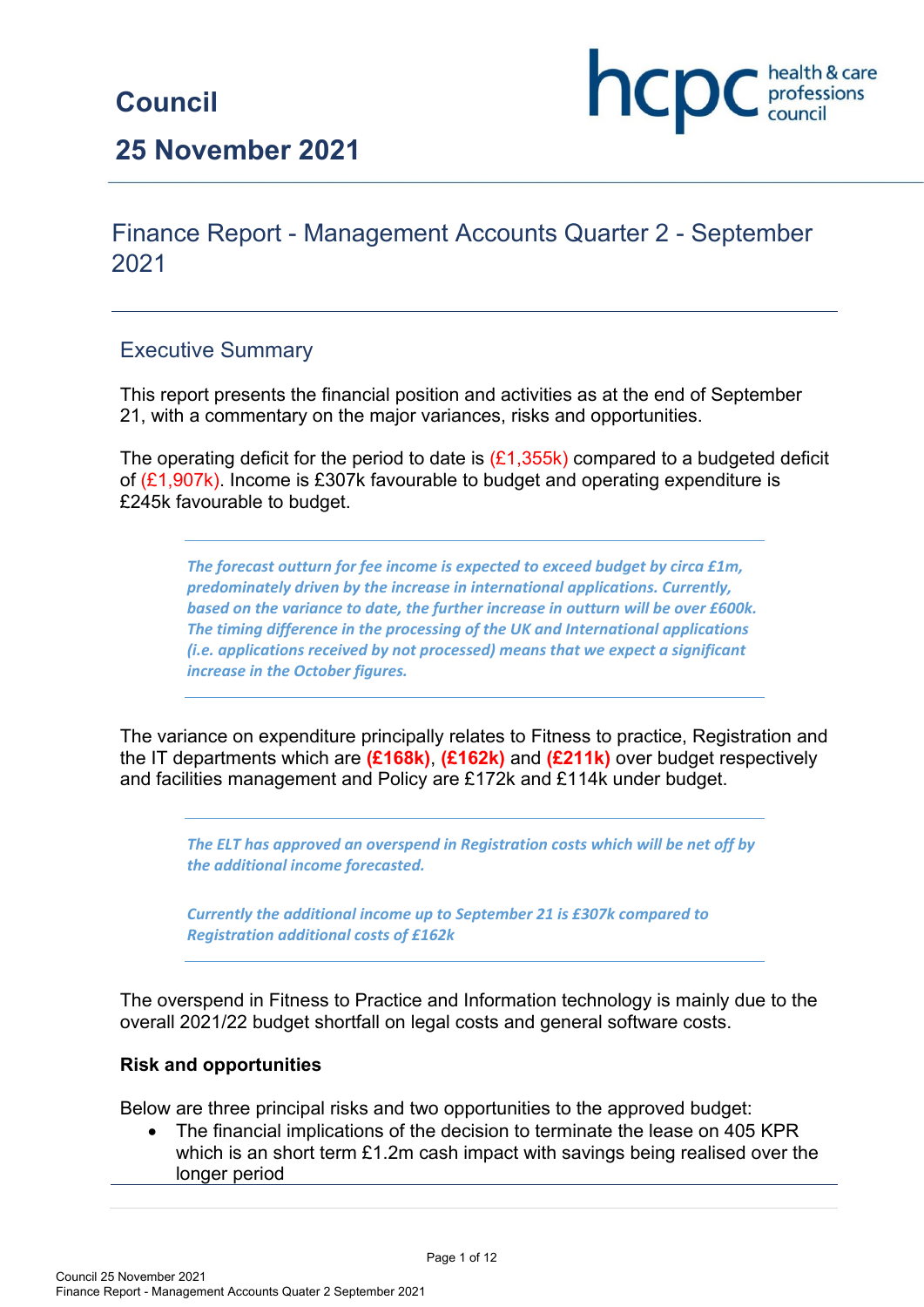- Aligning the FTP operational requirements with the FTP budget
- The financial implication of energy prices rising

Since the budget was agreed, a decision to terminate the lease on 405 KPR was made, with consequent refurbishment planned to repurpose part of 184/186 KPR for hearing suites. A full evaluation of the costs associated with restructuring the operations of FTP Hearings as a result of the termination of the lease on 405 KPR is £1.2m. The expenditure items were provided for in 2020/21 and the capital costs will be incurred in 2021/22.

*Based on the year to date actuals for FTP; the forecast outturn for the year will be around £14.5m.*

The main opportunities are in income, where renewals, international scrutiny fees are expected to exceed budget by over £1m and also the additional income from DHSC of £0.2m.

| <b>Previous</b><br>consideration                 | The People and Resources Committee considered the paper at its<br>meeting on 17 November 2021.                                                                                                                      |
|--------------------------------------------------|---------------------------------------------------------------------------------------------------------------------------------------------------------------------------------------------------------------------|
| <b>Decision</b>                                  | The Council is asked to:                                                                                                                                                                                            |
|                                                  | Note the latest management accounts position; and<br>İ.<br>ii.<br>Note the financial risks and opportunities.                                                                                                       |
| Next steps                                       | The quarter three report will be presented at the Council's February<br>2022 meeting.                                                                                                                               |
| <b>Strategic</b><br>priority                     | Relevant to the achievement of all strategic priorities.                                                                                                                                                            |
| <b>Risk</b>                                      | 1. Our performance does not improve to a standard that enables<br>us to achieve all the PSA standards of good regulation. In<br>seeking to meet these standards we lose focus and lose<br>standards in other areas. |
|                                                  | 5. The resources we require to achieve our strategy are not in<br>place or are not sustainable.                                                                                                                     |
| <b>Financial and</b><br>resource<br>implications | As described in the paper.                                                                                                                                                                                          |
| Author                                           | Margaret Osibowale, Head of Financial Planning & Analysis<br>Margaret.Osibowale@hcpc-uk-org                                                                                                                         |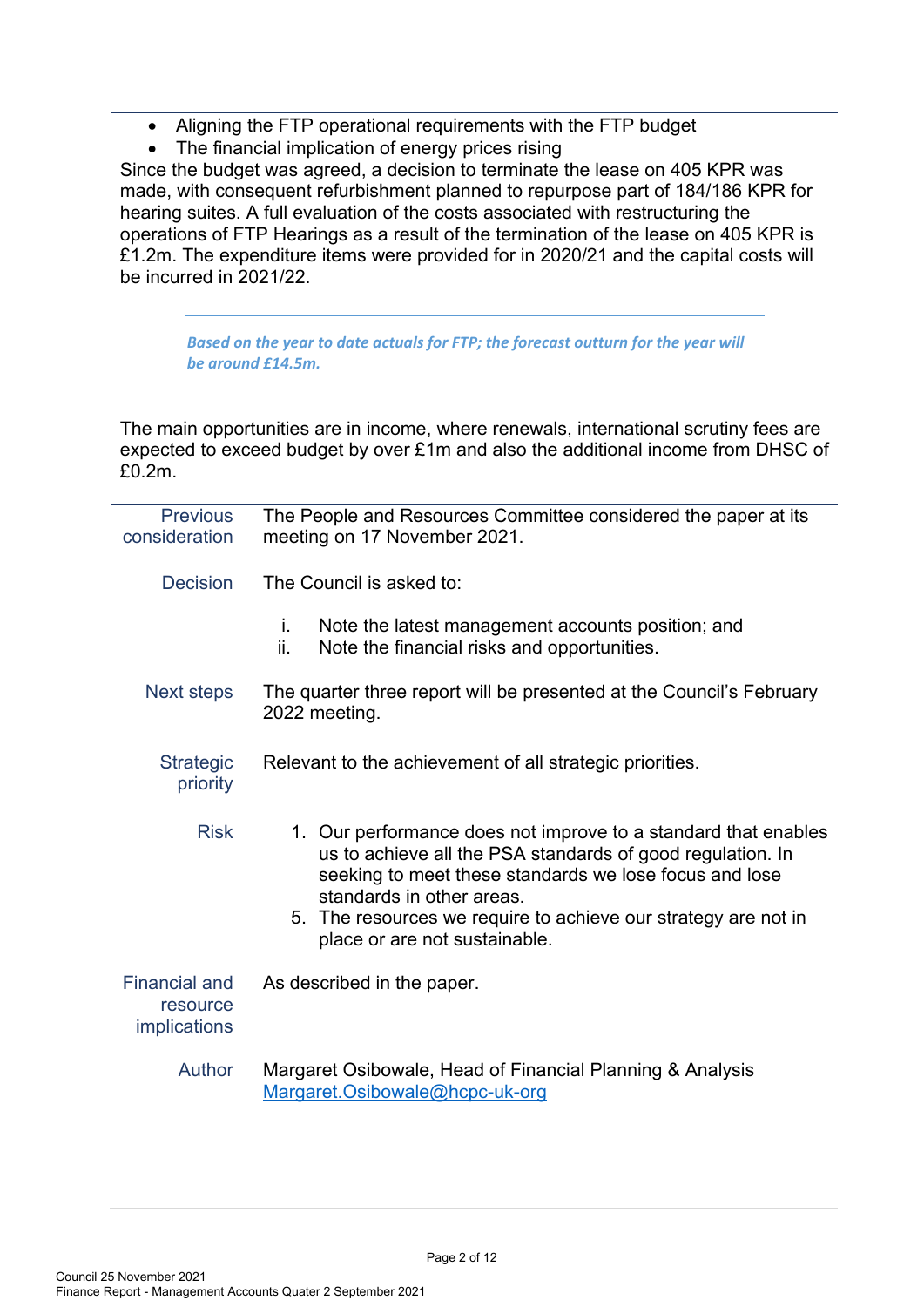# September 21 Management Accounts

## **1. Budget movements**

- 1.1. Since the budget was agreed, a decision to terminate the lease on 405 KPR was made, with consequent refurbishment planned to repurpose part of 184/186 KPR for hearing suites. A full evaluation of the costs associated with restructuring the operations of FTP Hearings as a result of the termination of the lease on 405 KPR is £1.2m
- 1.2. With the increase in the number of International Applications; the ELT has approved the business case for additional Registration Staff to process the applications. The cost for International Assessors will also increase accordingly.

## **2. Income**

*The income from the scrutiny fees are improving as reported in the Quarter 1 accounts. International scrutiny fees are now up by 38% and the UK scrutiny fee's unfavourable variance is now down to (6%) from (25%) in August.*

- 2.1. The table below shows the breakdown of registration income for the year to date, with a projection to show forecast outturn.
- 2.2. There has been a slight improvement in the UK scrutiny income from August to the end of September; the unfavourable variance % has reduced from **(25%)** to **(6%)**. This is mainly due to a shift of resources from processing International applications to UK applications. The processing of all applications is on track to significantly improve by October; and the increased income will be reflected in the figures.
- 2.3. For non-registration income, there is an opportunity in receiving £200k from DHSC for maintaining the temporary register.

#### **Registration Income by Activity**

| <b>Income by Activity</b>          | <b>Actual YTD</b> | <b>Budget YTD</b>     | <b>Variance</b><br><b>YTD</b> | <b>Variance</b><br><b>YTD</b> | <b>Full Year</b><br><b>Budget</b> | <b>Outturn</b><br><b>Forecast</b> |
|------------------------------------|-------------------|-----------------------|-------------------------------|-------------------------------|-----------------------------------|-----------------------------------|
|                                    | £                 | £                     | £                             | %                             | £                                 | £                                 |
| Renewal & Graduate Reg Fees        |                   | 12,544,658 12,496,674 | 47,984                        | $\mathbf{0}$                  |                                   | 25,402,377 25,902,377             |
| <b>Readmission Fees</b>            | 62,360            | 87,533                | (25, 173)                     | (29)                          | 210,659                           | 210,659                           |
| <b>International Scrutiny Fees</b> | 1,199,470         | 870,394               | 329,076                       | 38                            | 2,027,303                         | 2,527,303                         |
| <b>UK Scrutiny Fees</b>            | 498,793           | 532,186               | (33, 393)                     | (6)                           | 885,771                           | 885,771                           |
| <b>EPC</b> Income                  | 3,705             | 15,000                | (11, 295)                     | (75)                          | 30,000                            | 0                                 |
|                                    |                   |                       |                               |                               |                                   |                                   |
| <b>Total Income by Category</b>    | 14.308.986        | 14,001,787            | 307,199                       | $\overline{2}$                |                                   | 28,556,110 29,526,110             |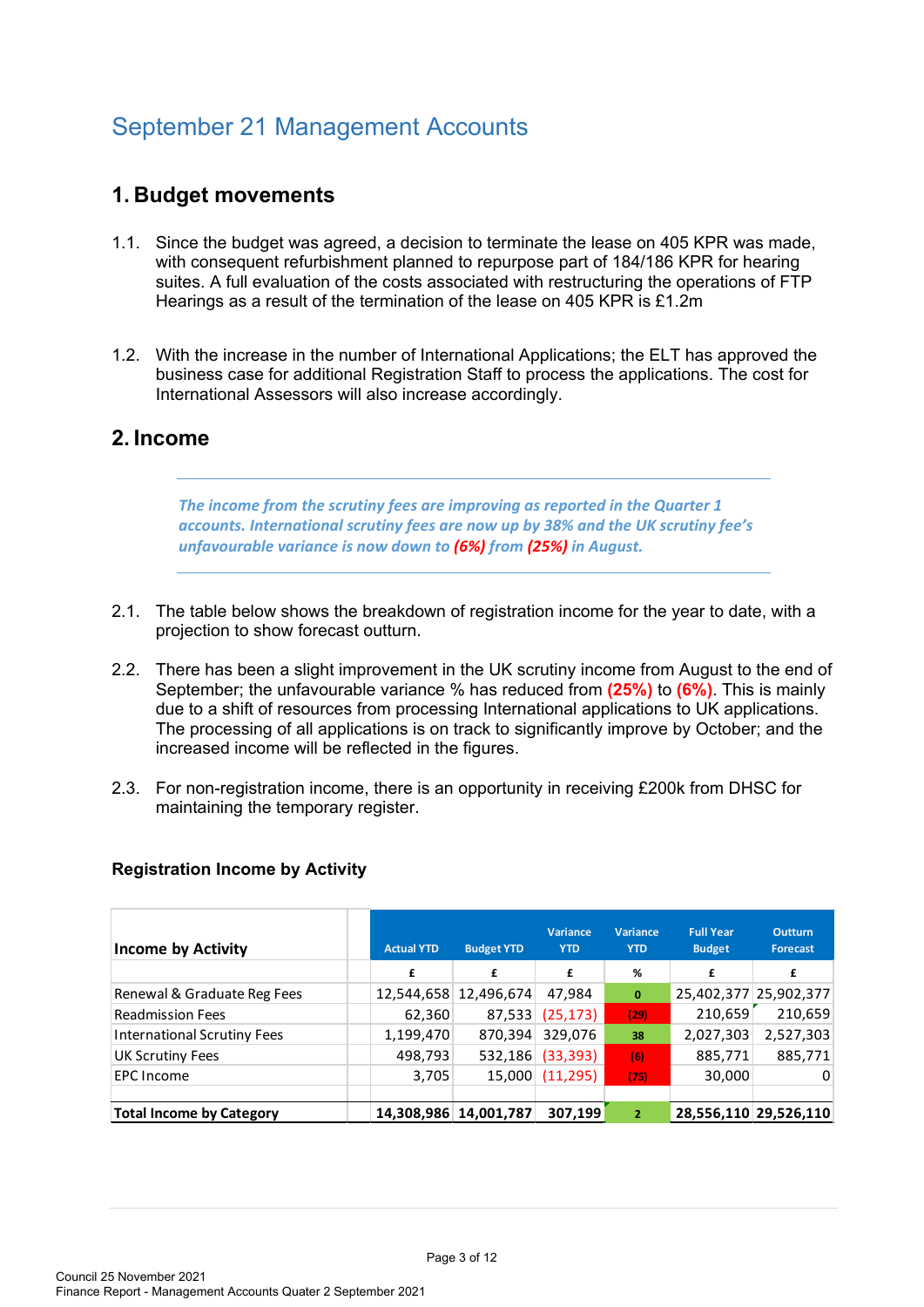## **3. Operating Expenditure**

### **3.1. Overview**

Reported operating expenditure is £245k favourable to budget. Payroll is underspent by £486k and non-payroll is overspent to date by £241k.

## **3.2. Staffing**

| <b>HCPC Latest Headcount</b> |           |                        |                         |                  |                    |              |  |  |  |
|------------------------------|-----------|------------------------|-------------------------|------------------|--------------------|--------------|--|--|--|
| <b>Department</b>            |           | <b>Original Budget</b> | <b>Sept 21 Position</b> |                  |                    |              |  |  |  |
|                              | Permanent | Super-<br>numerary     | Total                   | <b>Permanent</b> | Super-<br>numerary | <b>Total</b> |  |  |  |
| <b>Chief Executive</b>       | 7.0       | 0.0                    | 7.0                     | 6.0              | 1.0                | 7.0          |  |  |  |
| Governance                   | 9.8       | 1.0                    | 10.8                    | 9.6              | 1.0                | 10.6         |  |  |  |
| Policy                       | 10.0      | 0.0                    | 10.0                    | 7.0              | 1.0                | 8.0          |  |  |  |
| Communication                | 6.0       | 0.0                    | 6.0                     | 3.0              | 1.0                | 4.0          |  |  |  |
| Professional<br>Liaison      | 4.0       | 0.0                    | 4.0                     | 2.0              | 1.0                | 3.0          |  |  |  |
| Fitness to<br>Practise       | 107.0     | 17.0                   | 124.0                   | 106.8            | 13.0               | 119.8        |  |  |  |
| Registration                 | 53.0      | 3.0                    | 56.0                    | 49.3             | 15.0               | 64.3         |  |  |  |
| Education                    | 12.0      |                        | 12.0                    | 12.0             |                    | 12.0         |  |  |  |
| IT & Digital                 | 15.5      | 1.0                    | 16.5                    | 13.5             | 2.0                | 15.5         |  |  |  |
| <b>Business Change</b>       | 6.5       | 1.0                    | 7.5                     | 3.5              | 1.0                | 4.5          |  |  |  |
| Finance                      | 9.0       | 5.0                    | 14.0                    | 6.0              | 4.0                | 10.0         |  |  |  |
| <b>HR</b>                    | 9.8       | 1.0                    | 10.8                    | 9.8              | 1.0                | 10.8         |  |  |  |
| <b>Office Services</b>       | 9.0       | 1.0                    | 10.0                    | 9.0              | 0.0                | 9.0          |  |  |  |
| Total                        | 258.6     | 30.0                   | 288.6                   | 237.5            | 41.0               | 278.5        |  |  |  |

*Average staff numbers were 10 below budgeted establishment, with 279 actual staff against 289 budgeted. There are 43 positions across the organisation covered by the use of agency staff.* 

*YTD Pay expenditure variance is £486k favourable to the budget.*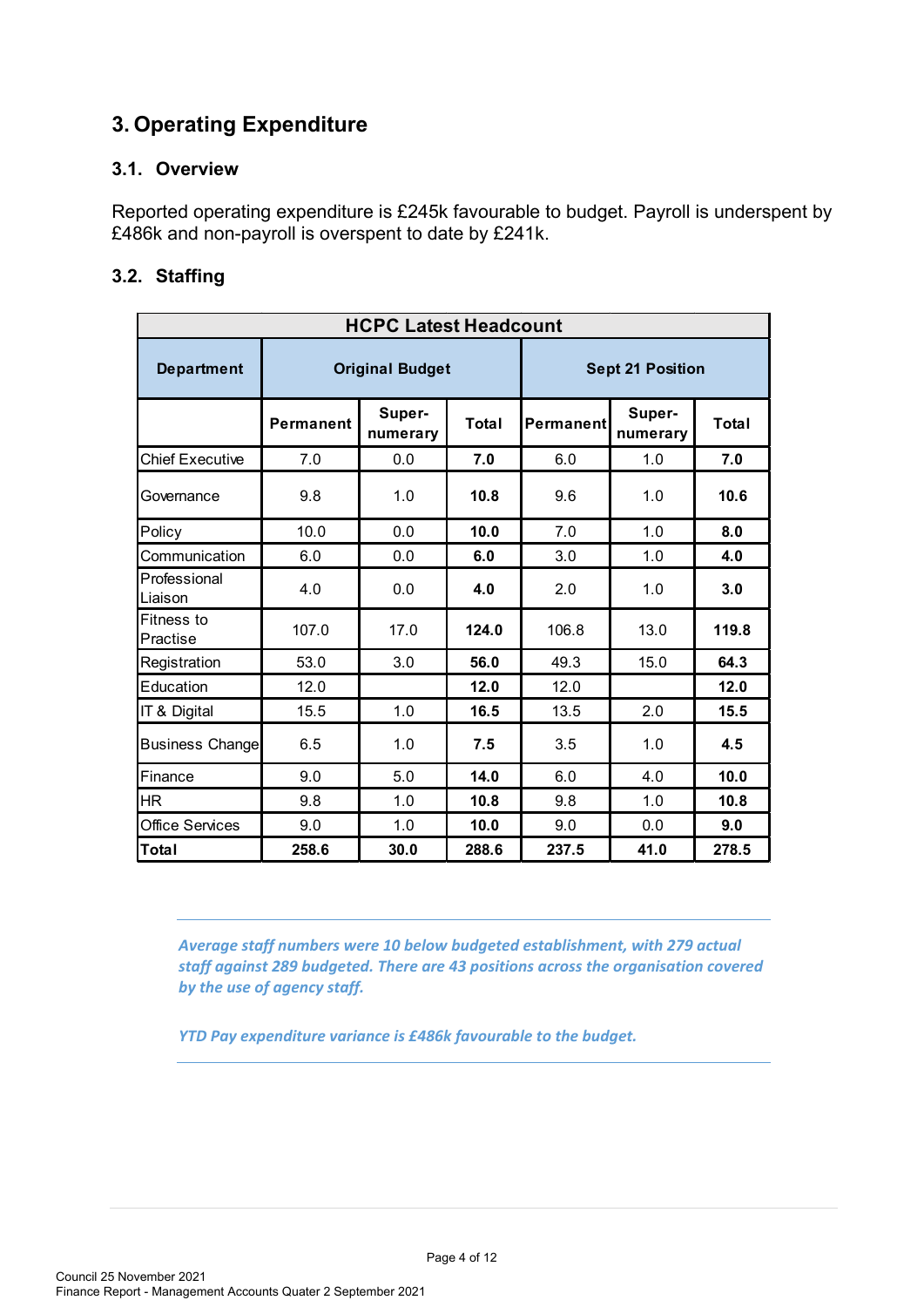#### *See agency table below:*

| <b>Agency Table</b>   |                                 |                                                             |  |  |  |  |
|-----------------------|---------------------------------|-------------------------------------------------------------|--|--|--|--|
| <b>Department</b>     | No of<br><b>Agency</b><br>staff | <b>Comments</b>                                             |  |  |  |  |
| Registration          | 18                              | 12 Agency staff approved by ELT and 6<br>covering vacancies |  |  |  |  |
| <b>IFTP</b>           | 14                              | Covering vacancies                                          |  |  |  |  |
| Corporate Departments | 8                               | Finance, IT, Business Change and HR -<br>covering vacancies |  |  |  |  |
| PPID                  | 3                               | Covering vacancies                                          |  |  |  |  |
| Total                 | 43                              |                                                             |  |  |  |  |

*The favourable variance on staffing will reduce in the final quarter of 21/22. There are new staff appointed in Policy, IT and Finance and recruitment is also underway in other departments that will reduce the variance.*

- 3.2.1. Recruitment is £109k underspent, which is at least partly a timing difference, most departments have been participating in their recruitment drive over the summer.
- 3.2.2. Training is £44k underspent; 95% of the under spend is in the departmental budgets; and to some extent may be linked to the performance appraisal season; there will be a spike in the cost in the final two quarters of the financial year.

*Note that both staff training and recruitment actual YTD costs are still below budget even after their budgets were reduced due to the efficiencies listed in section 5.*

#### **3.3. Overheads** (non-staffing)

- 3.3.1. IT non-pay expenditure is  $(E142k)$  adverse to profile. This relates to software support.
- 3.3.2. Office running/property costs are £163k underspent, with permanent savings in the 405 Kennington property/utilities costs. Some of these costs in 184/186 and Stannary Street will increase as the organisation returns back to a new way of working and also the impact of the rise of energy prices.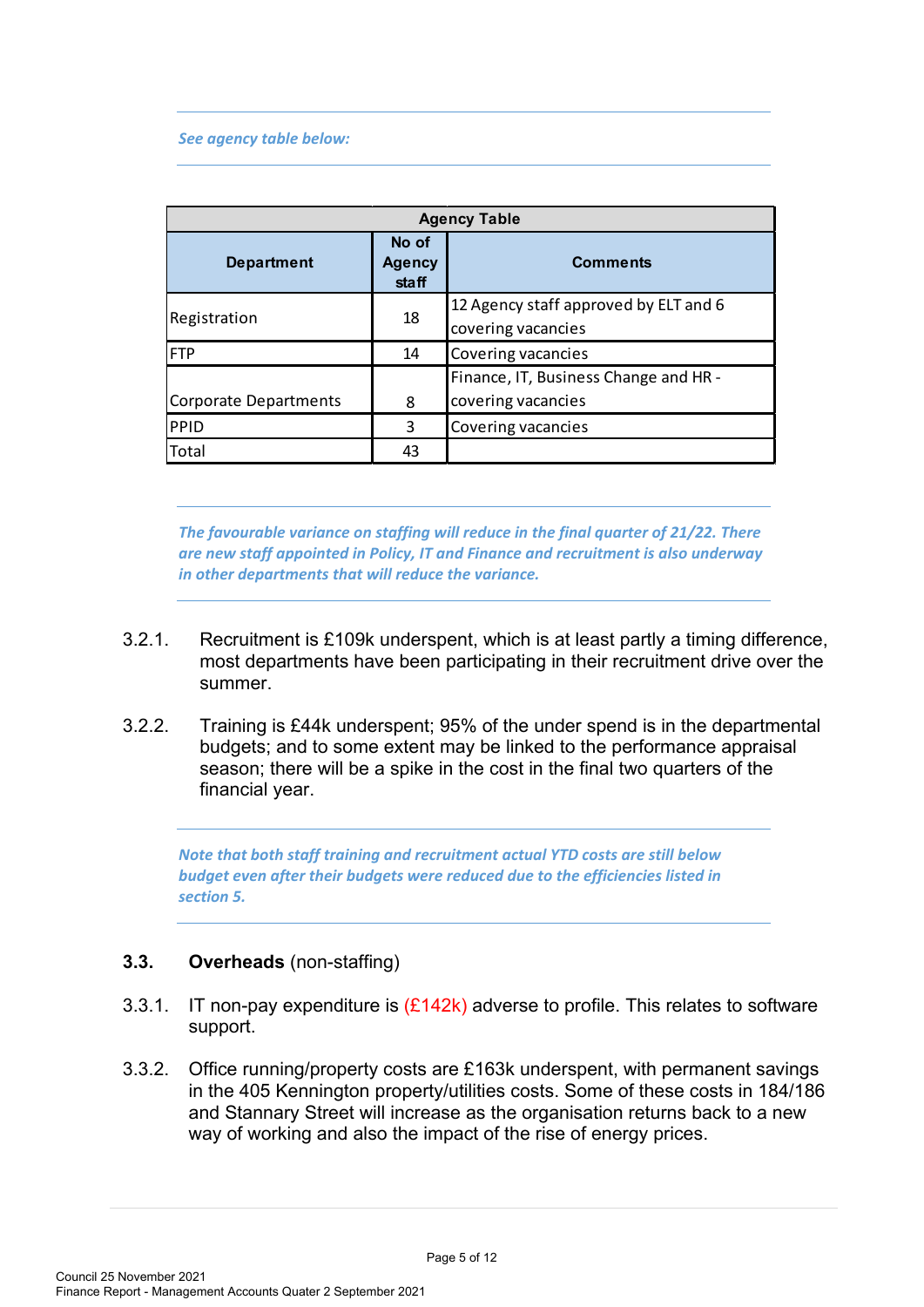#### **3.4. Research costs**

3.4.1. Research costs are currently under spent by £58k; there are existing plans to spend at least 80% of the £150k budget in the remaining months of this financial year.

#### **3.5. Partner Costs**

- 3.5.1. Registration partner costs are  $(E100k)$  overspent due to the increased requirement for international scrutiny partners which correlates with the additional income. There is a £34k underspend on other non-pay registration budgets; mainly on CPD Assessments.
- 3.5.2. Hearing costs are over budget by £44k; there has been a higher number of ICP panels and review hearings than planned in the first half of the financial year.

### **3.6. Legal and professional**

- 3.6.1. FTP professional and legal costs are reported as  $(E274k)$  overspent. Contracts with Kingsley Napley, Blake Morgan and Capsticks comprise the bulk of this spend.
- 3.6.2. Other professional costs relating to hearings Investigating and transcript costs are over budget by  $(E169k)$ ; mainly due to the 21/22 budget shortfall.

*There are concerns about the run-rate of the cost of FTP. The current indication is showing that the forecast outturn including the unbilled work from Kingsley Napley will be £14.5m; which reflects the original budget that went to PRC in February 21 to deliver the FTP Improvement plan (See note on Risks on page 9)*

## **4. Non-operating expenditure**

4.1. Transformation costs is overspent by £29k. This is mainly due to the additional Estates adviser costs being allocated to the budget.

## **5. Savings and efficiencies**

*Any savings linked to an empty Stannary street can no longer be realised because it's now being occupied and used as a storage space. Also previous bankable utilities savings from exiting 405 will be reduced by the potential increase in energy prices.*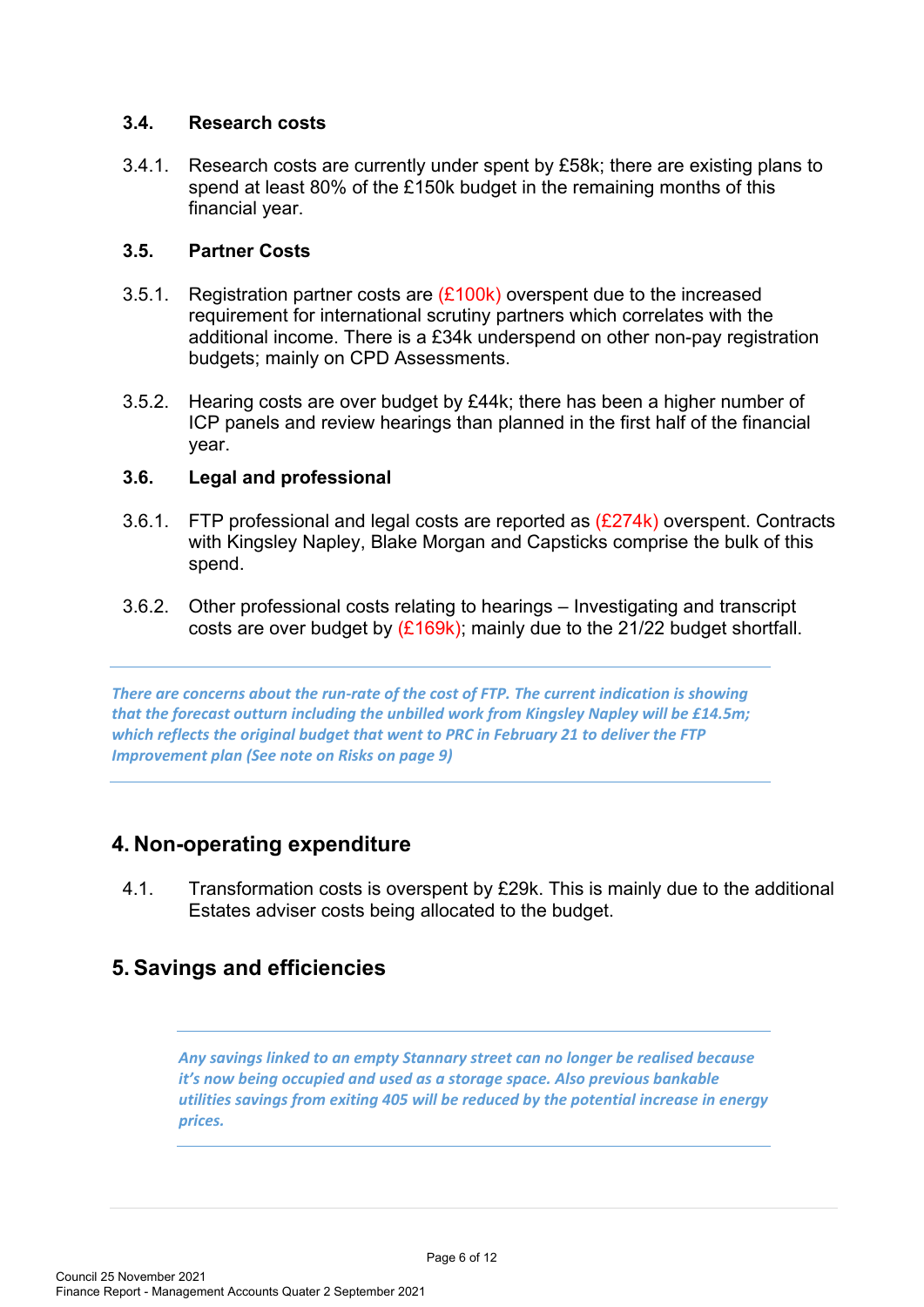- 5.1. The budget included £1.83m for additional income, reflecting the increased registrant base, the additional income due to a fee increase effective for professions whose renewal window opened in or after July, and additional scrutiny fees, especially from international applicants.
- 5.2. Up to the end of September 21; see below for the cashable benefits realised from the efficiencies identified in the 21/22 expenditure budget. New savings and efficiencies may crystallise from the decision to leave 405 KPR. There will be bankable savings from the rent and utilities for four months if the provision of short term room hire is less than the cost of the rent and utilities saved.
- 5.3. The additional income due to fee increase up to the end of September is very minimal at £34k; see below for the breakdown. The impact on the renewal and registration fees from the fee increase will start to impact the income numbers by October 21.

*Impact of increased fees – Renewal fees: Impact starts in October 21* 

*100 International scrutiny fees*

*4873 UK Scrutiny fees*

*129 Readmissions*

| <b>Summary of Savings</b>              | <b>Budgeted Savings &amp; Efficiencies</b> |                           |            | Actual Savings & Efficiencies achieved |         |              |                                                                                       |  |  |
|----------------------------------------|--------------------------------------------|---------------------------|------------|----------------------------------------|---------|--------------|---------------------------------------------------------------------------------------|--|--|
|                                        | Permanent                                  | One-off                   | Total      | Permanent One-off                      |         | <b>Total</b> | <b>Comments</b>                                                                       |  |  |
|                                        | £                                          | £                         | £          | £                                      | £       | £            |                                                                                       |  |  |
| Office Services without exit of 405    |                                            | (103, 233)                | (103, 233) | (1,000)                                | (6,900) | (7,900)      | Lease negotiations conducted in house and<br>proceeds from sale of equipment from 405 |  |  |
| Exit of 405                            | (62, 450)                                  |                           | (62, 450)  | (22, 485)                              |         | (22, 485)    |                                                                                       |  |  |
| Training and Staff Recruitment         | (250,000)                                  |                           | (250,000)  | (125,000)                              | 0       |              | Both budgets still underspent even after reduction<br>(125,000) in budget             |  |  |
| Corporate Directorate Savings          | (11,000)                                   | (54,000)                  | (65,000)   |                                        |         |              |                                                                                       |  |  |
| Regulation Directorate one-off savings |                                            | (17, 252)                 | (17, 252)  |                                        |         |              |                                                                                       |  |  |
| <b>Registration Costs</b>              | (309, 750)                                 |                           | (309, 750) | $\Omega$                               |         |              |                                                                                       |  |  |
| Professional Practice and Insight      |                                            |                           |            |                                        |         |              |                                                                                       |  |  |
| Directorate Savings                    | (10, 397)                                  |                           | (10, 397)  |                                        |         |              |                                                                                       |  |  |
| Depreciation                           | (14, 868)                                  |                           | (14, 868)  |                                        |         |              |                                                                                       |  |  |
| <b>Total Expenditure Savings</b>       |                                            | $(658, 465)$ $(174, 485)$ | (832,950)  | (148, 485)                             | (6,900) | (155, 385)   |                                                                                       |  |  |
| <b>Additional Income</b>               | 1,485,311                                  | 344.798                   | 1,830,109  | 33.715                                 | 0       |              | 33,715 Based on the new increased fees from July 21                                   |  |  |

## **6. Capital**

6.1. Capital spend up to end of Sept 21 was £304k, which is £79k favourable to budget. £291k on Capital projects and £13k on non-project capital items. As the table below illustrates.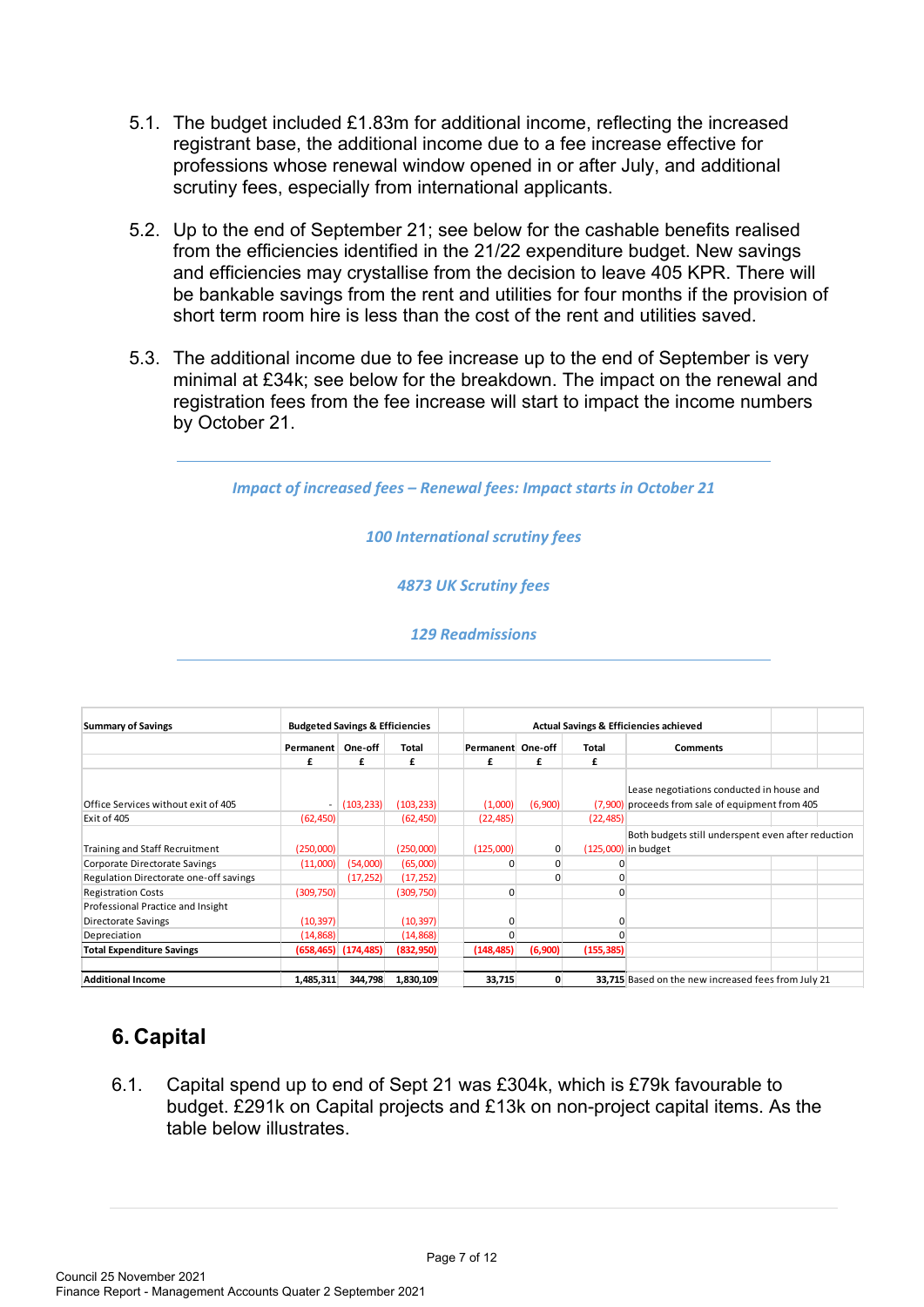6.2. Most of the under spend is mainly due to the non-project capital items delayed spend. No planned spend on office equipment until after the re-modelling of 186 for additional tribunal rooms and there is some anticipated additional laptop spend in the month of October.

| <b>Capital Report</b>              |                                      |                   |                                             |                                  |                                  |
|------------------------------------|--------------------------------------|-------------------|---------------------------------------------|----------------------------------|----------------------------------|
|                                    | <b>YTD Original</b><br><b>Budget</b> | <b>YTD Actual</b> | 2021-22<br><b>Original</b><br><b>Budget</b> | <b>Budget</b><br><b>Variance</b> | <b>Budget</b><br><b>Variance</b> |
|                                    | £                                    | £                 | £                                           | £                                | %                                |
| <b>Information Technology</b>      | 75,000                               | 12,994            | 150,000                                     | 62,006                           | 83                               |
| Office Equipment                   | 35,000                               | 0                 | 70,000                                      | 35,000                           | 100                              |
| <b>Non Project Capital Costs</b>   | 110,000                              | 12,994            | 220,000                                     | 97,006                           | 88                               |
| Reg Transformation and Improvement |                                      | 55,765            |                                             | (55, 765)                        | $\bf{0}$                         |
| <b>Education Dynamic 365</b>       | 25,000                               | 6,308             | 50,000                                      | 18,692                           | 75                               |
| FTP CMS Replacement                | 208,000                              | 192,929           | 208,000                                     | 15,071                           | 7                                |
| Data Platform                      |                                      | 2,916             |                                             | (2,916)                          | $\bf{0}$                         |
| Reg Phase 3                        | 40,000                               | 33,468            | 500,000                                     | 6,532                            | 16                               |
|                                    |                                      |                   |                                             |                                  |                                  |
| <b>Total Major Projects</b>        | 273,000                              | 291,387           | 758,000                                     | (18, 387)                        | (7)                              |
| <b>Total Capital</b>               | 383,000                              | 304,381           | 978,000                                     | 78,619                           | 21                               |

## **7. Cash flow and investments**

- 7.1. The cash balance as at 30 September was £7.92m.
- 7.2. The cash policy is to maintain positive balances in all accounts. We are not, and do not forecast to be, in breach of this policy at any point during the year.

## **8. Reserves**

- 8.1. HCPC general fund reserves opened in April at £2.90m. The budgeted deficit for the year is  $(E2.28m)$ , which would give a closing reserves balance of £0.620m. The September reserves closing balance is £1.68m compared to a budgeted reserves of £2.2m.
- 8.2. With income forecast to exceed target, but Regulation and IT costs will exceed budget and uncertainty around the in-year costs associated with estates moves, there are both pressures and opportunities which will impact on the closing reserves.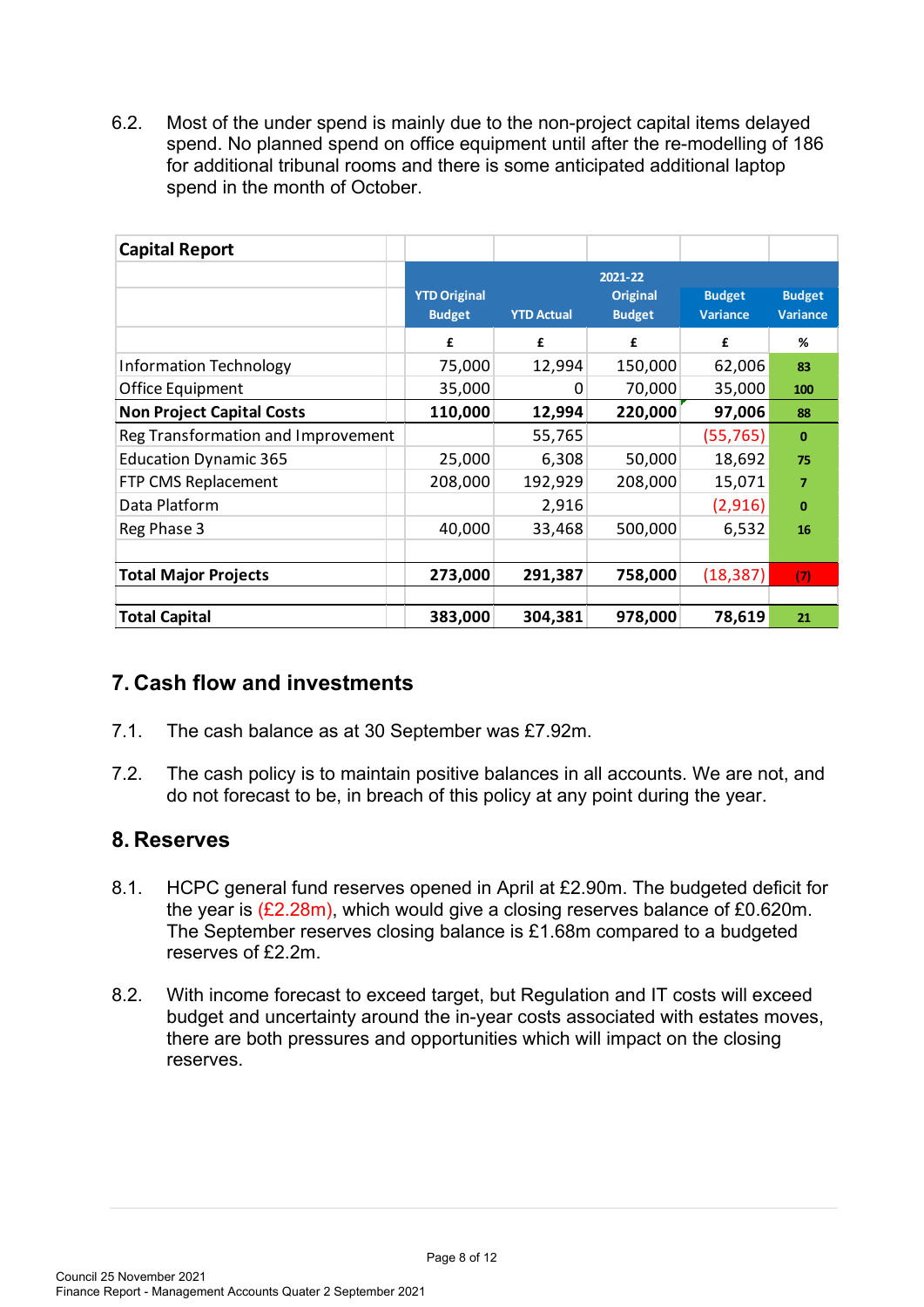|                                                              |               | <b>Year to date</b> |                 |  |
|--------------------------------------------------------------|---------------|---------------------|-----------------|--|
| <b>Income and Expenditure Account</b>                        | <b>Actual</b> | <b>Budget</b>       | <b>Variance</b> |  |
| <b>YTD up to end of September 21</b>                         | £             | £                   | £               |  |
| Income (A)                                                   |               |                     |                 |  |
| <b>Registration Income</b>                                   | 14,308,986    | 14,001,787          | 307,199         |  |
| <b>Rental Income</b>                                         | 87,500        | 87,500              | 0               |  |
| Investment Income                                            | 904           | 1,500               | (596)           |  |
| Income (A)                                                   | 14,397,390    | 14,090,787          | 306,602         |  |
| <b>Expenditure</b>                                           |               |                     |                 |  |
| Pay Costs                                                    | 6,639,888     | 7,126,130           | 486,241         |  |
| Non Pay Costs                                                | 8,556,232     | 8,293,011           | (263, 221)      |  |
| Depreciation                                                 | 556,266       | 578,569             | 22,303          |  |
|                                                              |               |                     |                 |  |
| <b>Total Expenditure (B)</b>                                 | 15,752,386    | 15,997,710          | 245,324         |  |
|                                                              |               |                     |                 |  |
| Operating Surplus/(Deficit) C= (A-B) (1,354,996) (1,906,923) |               |                     | 551,927         |  |
|                                                              |               |                     |                 |  |
| <b>Corporation Tax</b>                                       | 0             | 0                   | 0               |  |
| <b>Turnaround Costs</b>                                      | 321,482       | 292,580             | (28, 902)       |  |
|                                                              |               |                     |                 |  |
| <b>Total Other Exceptional Expenditure</b>                   | 321,482       | 292,580             | (28, 902)       |  |
|                                                              |               |                     |                 |  |
|                                                              |               |                     |                 |  |
| <b>Grant Income</b>                                          | 137,794       | 0                   | 137,794         |  |
| <b>HCPTS Relocation Project</b>                              | (19, 538)     | 0                   | (19, 538)       |  |
|                                                              |               |                     |                 |  |
| <b>Total Grant Income/Project Cost (E)</b>                   | 118,255       | 0                   | 118,255         |  |
| Total Surplus/(Deficit) F= (C+E-D)                           | (1,558,223)   | (2, 199, 503)       | 641,280         |  |
| Transfer From (Deficit)/ To (Surplus)                        |               |                     |                 |  |
| Reserves                                                     | 1,558,223     | 2,199,503           | (641, 279)      |  |
|                                                              |               |                     |                 |  |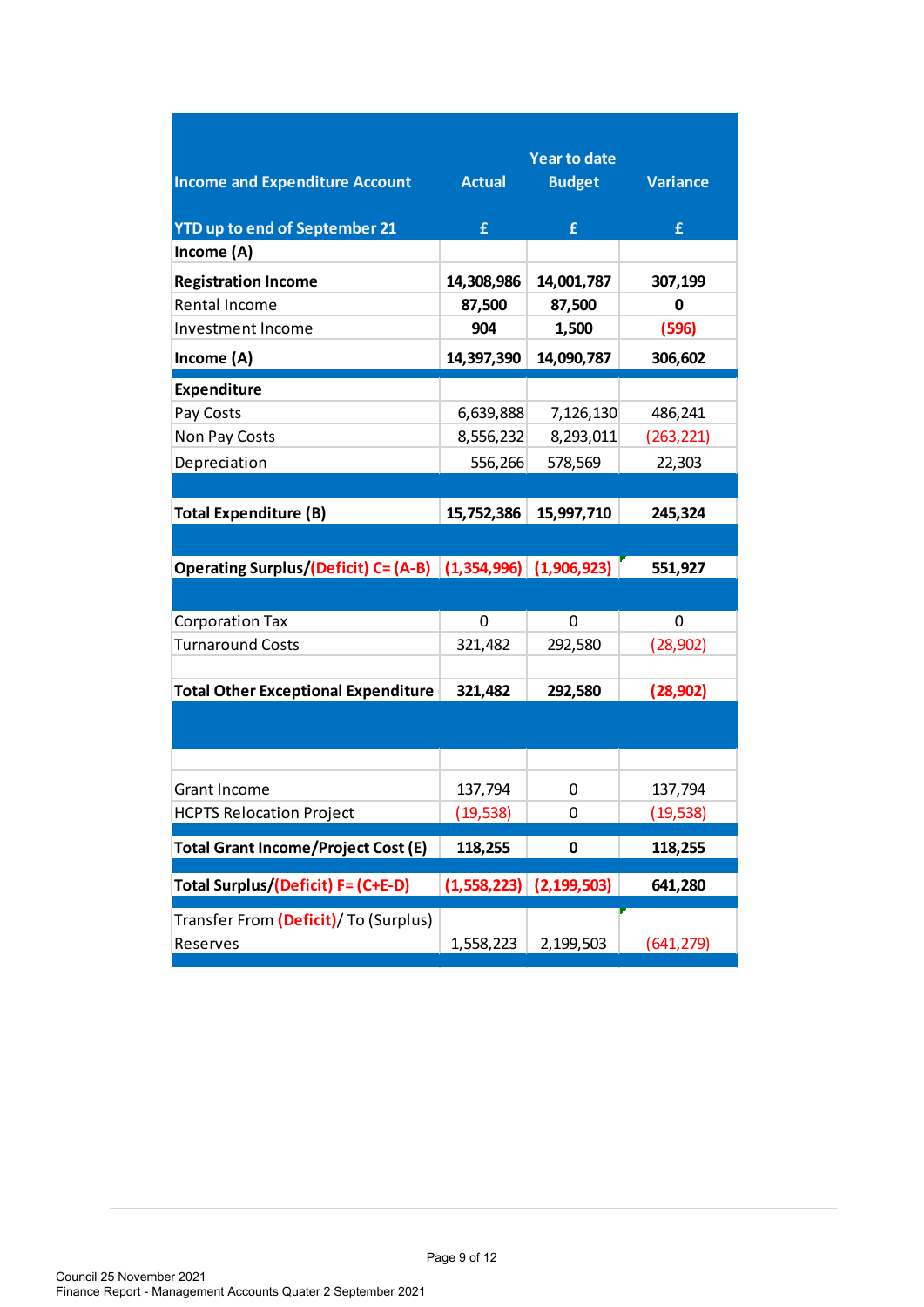## **Risks and Opportunities**

## **A. 405 KPR and implications on FTP Hearings**

The options for FTP Hearings as a result have different implications on the budget even though the cash implications may be similar.

The current cash flow incorporates the payment of the dilapidations provision in December 2021. The current anticipated final dilapidations cost is £275k but not yet finalised. There is a current provision of £360k.

The current plans are to remodel 184/186 KPR to allow for hearings capacity. The remodelling costs would be capitalised and depreciated in line with HCPC accounting policies. This would impact the depreciation budget for 2021/22. The alternative of using external spaces for a number of physical hearings is also being considered and will be required during the remodelling period. These costs will directly impact the facilities budget for external meeting room hire expenses; which will reduce the current savings.

## **B. Aligning the FTP operational requirements with the FTP budget**

The original proposed budget to deliver the FTP Improvement Plan put to PRC in February 2021 was £14.7m. With additional savings, such as increasing the assumption on use of virtual hearings and potential timing differences, this figure could be reduced to circa £14.3m. This proposed budget figure was based on a number of key assumptions provided to the Finance Team by the Head of FTP.

Ahead of PRC in March and Council ultimately approving the full year budget in July there was a priority given to reducing costs across the organisation in order to have a break-even position in FY2021/22 by the then Executive Director of Corporate Services. To support this cost reduction aim the number of final hearings budgeted for was reduced from 40-45 per month to 35 per month. This was on the assumption that the average rate of new FTP concerns is circa 110 per month (which requires the need to complete 400-435 final hearings per year not to increase the volume of cases in progress (i.e. this would not reducing the backlog)). The cost for delivering this 'standstill' (in relation to hearings) FTP work plan was circa. £13.5m – £13.8m.

The FTP budget set of £13m enabled HCPC to almost balance the budget but will result in an increase in the number of cases awaiting a final hearing. An analysis of the working papers from the Finance team to support the £13m budget showed that it was calculated by using the 2020-2021 FTP outturn, removing the non-recurrent costs and then adding in the new expected non-recurrent costs. In a steady state this would be a good cross-check. However, 2020-2021 was not steady state with there being circa. 3 months with a reduced number of ICPs and 6 months with very few final hearings. As a result, the £13m budget has these reduced baseline volumes of ICPs and Final Hearings built into the budget. This also does not align the budget planning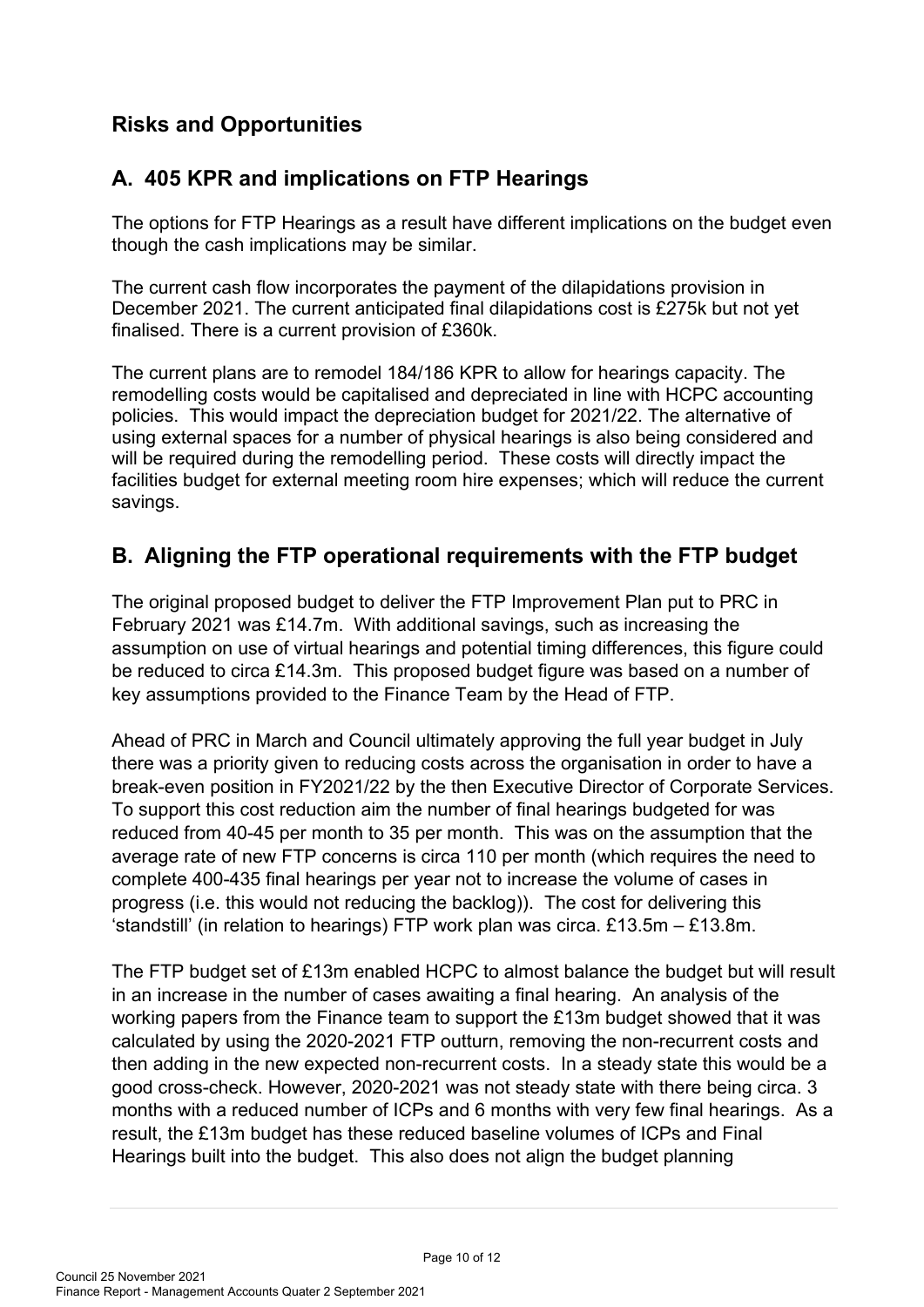assumptions (e.g. number of ICPs and hearings etc.) provided by the Head of FTP as part of the budget setting process.

The Q2 actuals to date for FTP is £7.25m. Therefore, the current outturn based on the run rate is £14.5m which is in line with the operating plan to deliver the FTP improvement plan.

The FTP budget was finalised by the Executive Director of Corporate Service effectively reduced the £14.3m required to deliver the operational plan to the £13m which provided a balanced overall budget for the HCPC. The primary impact of this will be a delay in hearings.

The FTP Case Backlog was built up over several years when balancing the budget was given a higher priority to case progression, i.e. the number of Final hearings was limited by the budget rather than the number of Hearings required to conclude the cases in a timely manner. This built a contingent liability that will be realised as the backlog of cases is concluded. Reducing the FTP case backlog will result in HCPC setting deficit budgets, in the short-term, using the cash from pre-paid registrant fees to fund the deficit. This will mean that HCPC will need to set surplus budgets in the medium and long term to rebuild the reserves.

## **C. Energy prices rising**

Energy prices are due to rise by 50% or more; mainly due to wholesale prices increasing by 1 October 21. Most of the initial savings realised on the exit of 405 will be spent on the increased bills.

## **D. Increase in International Scrutiny Fees and Related Fee Income**

The Registration budget and the HCPC registrant forecast is based upon receiving 3,833 international applications this financial year. Up to the end of September 21, the fee income from International scrutiny applications is 38% more than forecast.

The NHS is continuing to recruit internationally and with the lifting of travel restrictions it is expected that international applications will continue to be received in quantities above the budgeted amount.

A working group has been established and will be reviewing the Registrant forecast numbers.

## **E. Additional income from DHSC**

Grant income of £200k is expected from DHSC for this financial year to maintain the registrants' temporary register.